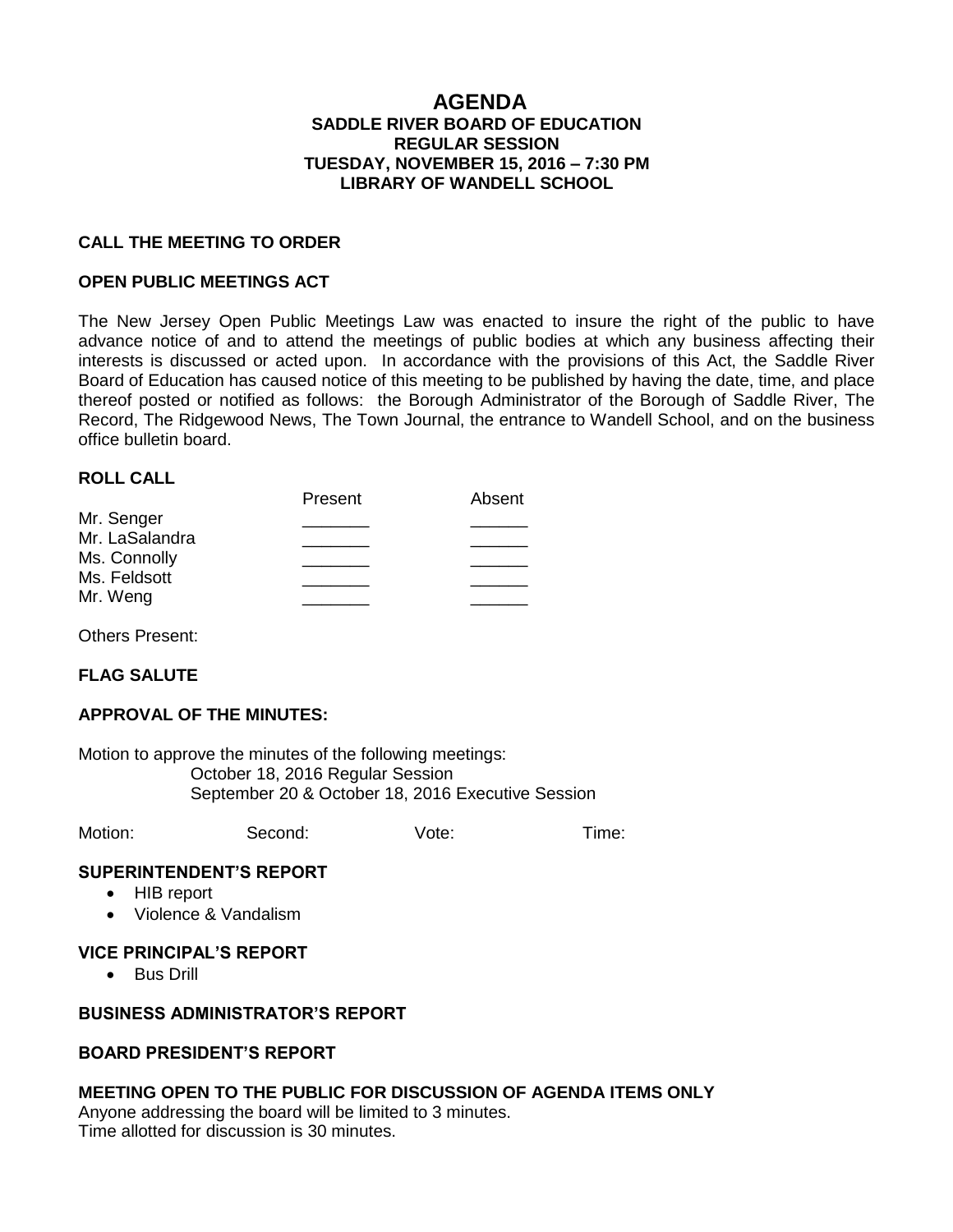# **AGENDA ITEMS AS PER ATTACHED**

## **COMMENTS BY THE PUBLIC ON NON-AGENDA ITEMS**

Anyone addressing the board will be limited to 3 minutes. Time allotted for comments is 30 minutes.

## **MOTION TO ENTER EXECUTIVE SESSION**

WHEREAS Section 8 of the Open Public Meetings Act, Chapter 231, PL 1975, permits the exclusion of the public from a meeting in certain circumstances and

WHEREAS the Board is of the opinion that such circumstances presently exist

BE IT RESOLVED by the Saddle River Board of Education that:

 The public shall be excluded from discussion of the hereinafter-specified subjects: The general nature of these subjects is: Legal & Personnel

It is anticipated at this time that the above-stated subject matters will be made public when the Board determines them to be no longer prejudicial or when the board takes formal action.

Action may or may not be taken upon return to public session.

Motion: Second: Vote: Time:

## **MOTION TO ADJOURN MEETING**

Motion: Second: Vote: Time: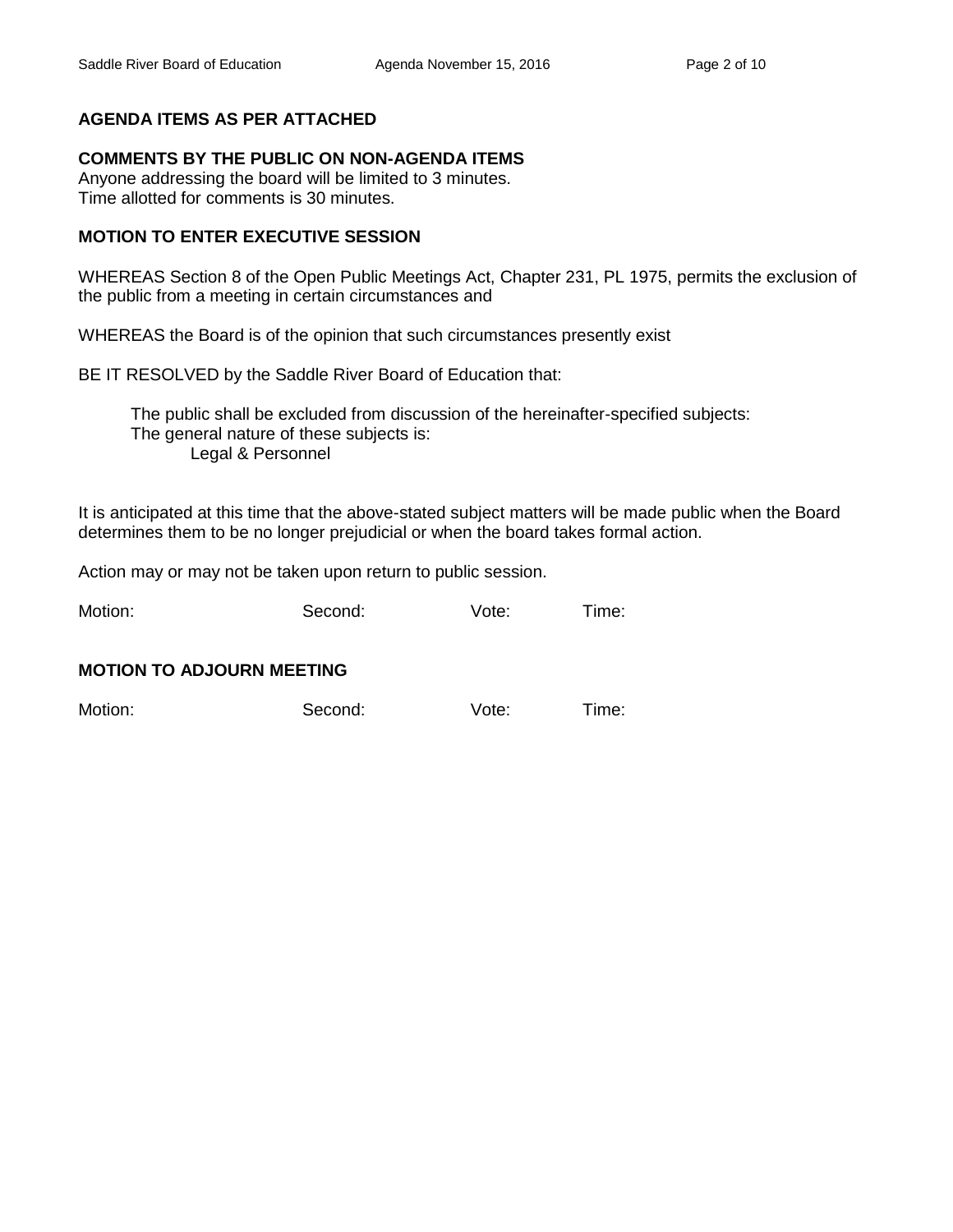#### **SADDLE RIVER BOARD OF EDUCATION TUESDAY, NOVEMBER 15, 2016 RESOLUTIONS – SUMMARY**

#### **ADMINISTRATION**

- A-906 1<sup>st</sup> Reading – Revised Recognition of Religious Beliefs and Customs Policy
- A-907  $2<sup>nd</sup>$  Reading – Saddle River School District Policies
- A-908 Use of School Resources Wandell School Education Foundation Annual Fundraiser
- A-909 Used Book Drive

## **HUMAN RESOURCES**

- HR-1258 Mr. Louis J. DeLisio Contract Approval from County Office 2016-2017
- HR-1259 John Moylan Advancement Salary Guide
- HR-1260 Amendment to HR-1217 Kerri Budds Moylan Leave of Absence
- HR-1261 Substitute 2016-2017

# **EDUCATION**

- E-863 Revision of E-841 Social Worker Services 2016-2017
- E-864 Interpreting Services
- E-865 Educational Audiology Services

## **FINANCE**

- F-2459 Payment of Bills November 2016
- F-2460 Appropriation Transfers October 2016
- F-2461 Line Item Certification
- F-2462 Board Secretary Report October 2016
- F-2463 Treasurer Report October 2016
- F-2464 Agreement Treasurer's & Board Secretary's Reports October 2016
- F-2465 Smart Board Purchase
- F-2466 Act as LEA for Saddle River Day School –Non-Public Security Entitlement 2016-2017
- F-2467 Amended Agreement Non-Public Nursing Supervision Bergen County Dept. of Health Services 2016-2017
- F-2468 Change Order #'s 3, 4 & 5 B. Puntasecca Contractor
- F-2469 Travel
- F-2470 IDEA Application Amendment Fiscal Year 2017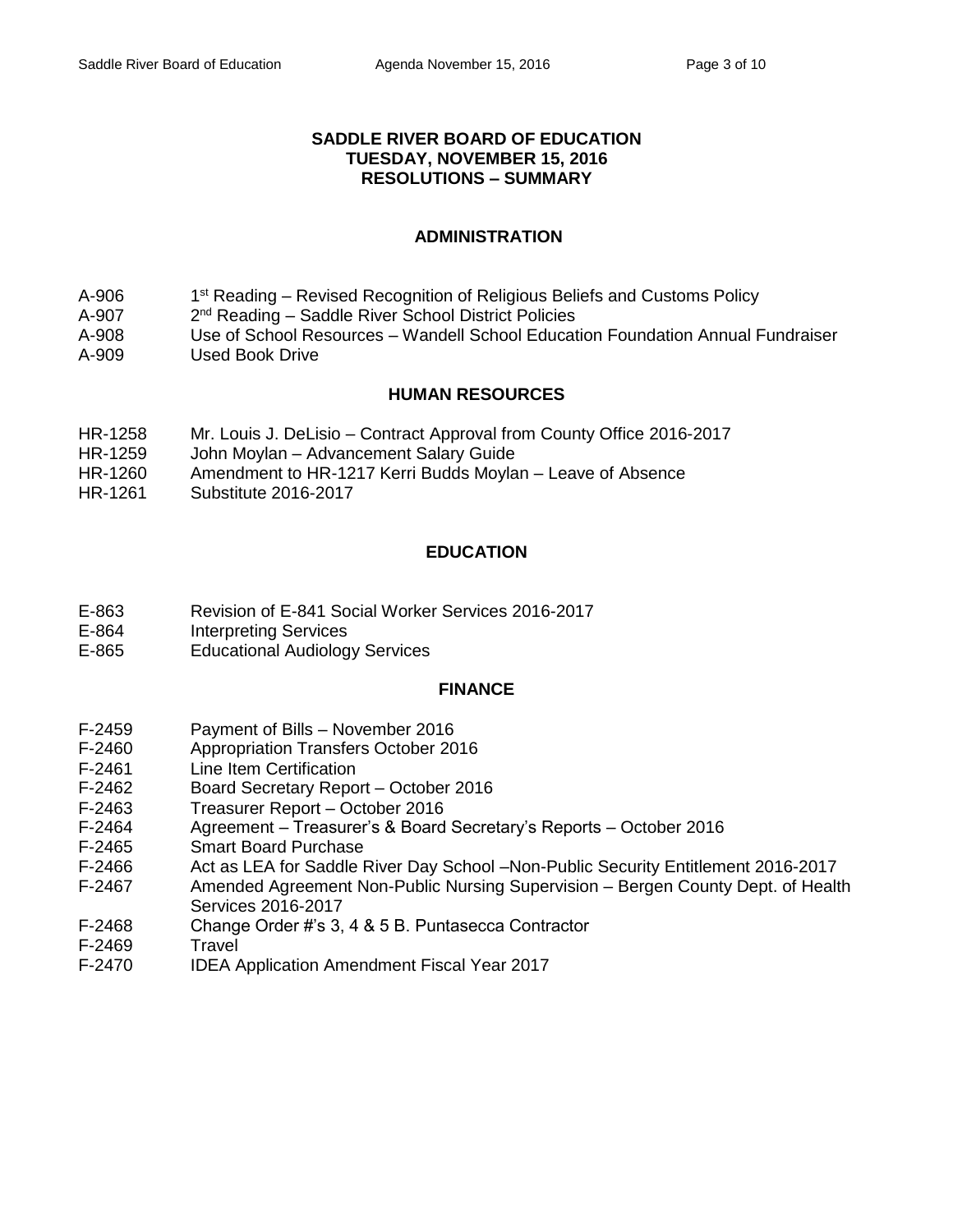# **ADMINISTRATION**

# **COMMITTEE REPORTS**

- **1.** Board Communications Committee
- **2.** Liaison: Ramsey Board of Education
- **3.** Liaison: Northern Highlands Board of Education
- **4.** Home & School Association
- **5.** New Jersey School Boards Association/NJSBA Legislative Committee
- **6.** Policy Committee
- **7.** Liaison to Mayor and Council
- **8.** Blue Ribbon Committee
- **9.** Ad Hoc Anniversary Committee
- **10.** Negotiations Committee

# **A-906 1st READING – REVISED RECOGNITION OF RELIGIOUS BELIEFS AND CUSTOMS POLICY**

BE IT RESOLVED that the Saddle River Board of Education approves the 1st reading of the revised Recognition of Religious Beliefs and Customs Policy.

## **A-907 2nd READING – SADDLE RIVER SCHOOL DISTRICT POLICIES**

BE IT RESOLVED that the Saddle River Board of Education approves the 2nd reading of the following Saddle River school district policies:

- 1120 Board of Education Meetings
- 2131 Chief School Administrator
- 2224 Nondiscrimination/Affirmative Action
- 2240 Research, Evaluation and Planning
- 3570 District Records & Reports
- 4111 Recruitment, Selection & Hiring
- 4111.1/4211.1 Nondiscrimination/Affirmative Action
- 4112.8/4212.8 Nepotism
- 4113/4213 Assignment: Transfer
- 4131/4131.1 Staff Development; In-service Education/Visitations/Conferences
- 4211 Recruitment, Selection & Hiring
- 4231/4231.1 Staff Development; In-service Education/Visitations/Conferences
- 5114 Suspension and Expulsion
- 5120 Assessment of Individual Needs
- 5142.22 Medical Marijuana
- 5145.4 Equal Educational Opportunity
- 6121 Nondiscrimination/Affirmative Action
- 6146.2 Promotion/Retention
- 6164.2 Guidance Services
- 6171.1 Remedial Instruction
- 6171.2 Gifted and Talented
- 6142.2 English as a Second Language: Bilingual Programs
- 6142.12 Career & Technical Education
- 6147 Standards of Proficiency
- 6172 Alternative Education Programs
- 9250 Expenses & Reimbursements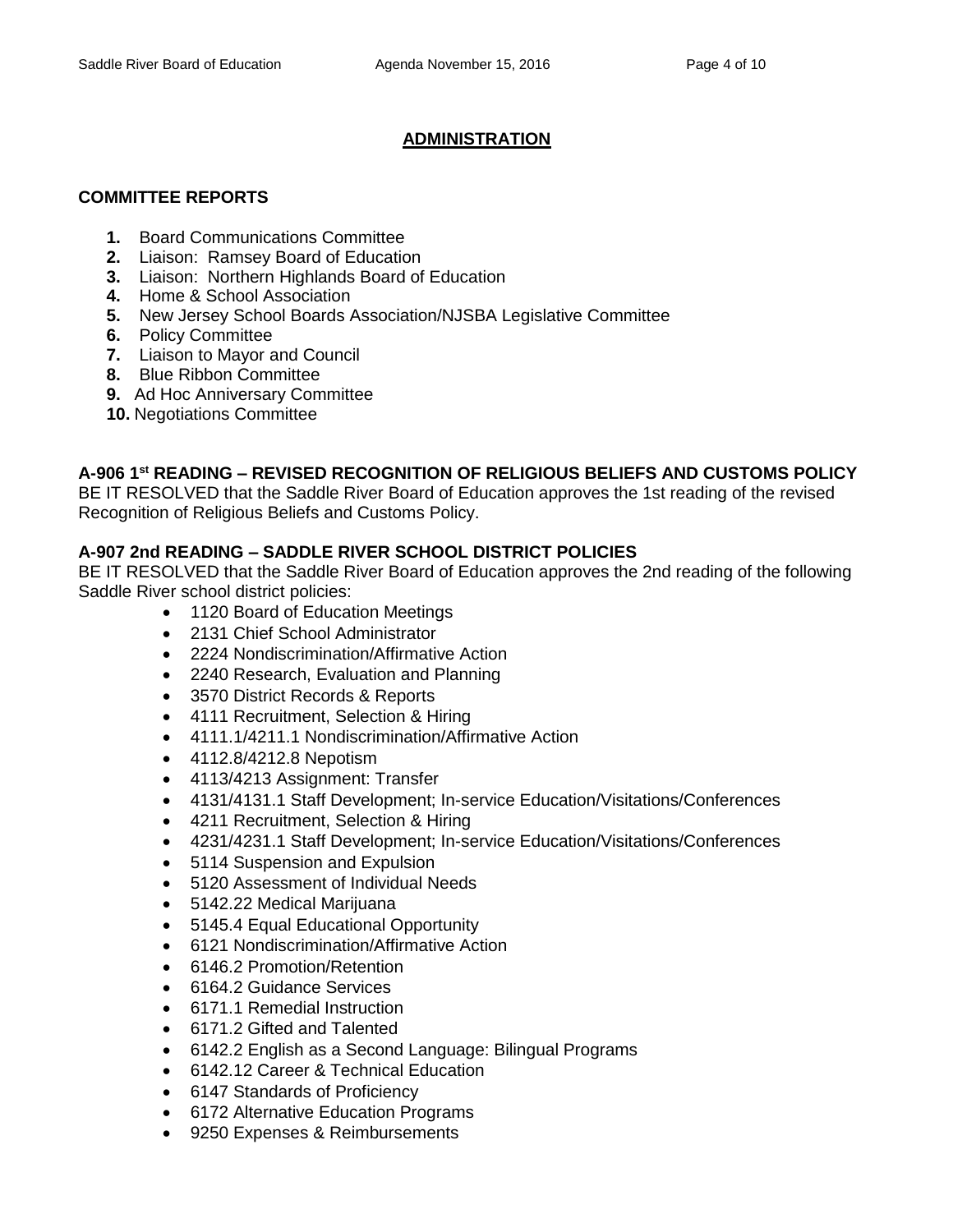## **A-908 USE OF SCHOOL RESOURCES – WANDELL SCHOOL EDUCATION FOUNDATION ANNUAL FUNDRAISER**

BE IT RESOLVED to approve the use of Wandell School resources for the Wandell School Education Foundation annual fundraiser March 9, 2017 as follows:

Four front row seats for  $5<sup>th</sup>$  grade graduation June 2017

Four front row seats to all school events in the 2017-2018 school year

Four front row seats to the 2018 school play

Principal for the day

Lunch with the Superintendent

2 parking spots in the lot on the west side of the school, closest to the Kindergarten entrance

Experiences with each of the homeroom and specials teachers

Use of school name and inclusion of school dates on the calendar which features Wandell students

#### **A-909 USED BOOK DRIVE**

BE IT RESOLVED to approve the second annual used book drive, by the 2<sup>nd</sup> grade class, to be donated to St. Joseph's Hospital, Paterson, NJ.

#### ALL ADMINISTRATION MOTIONS BUNDLED FOR SINGLE VOTE:

Motion: Second: Comments: Roll Call Vote: TW:  $JC:$  IF:  $JL:$  HS: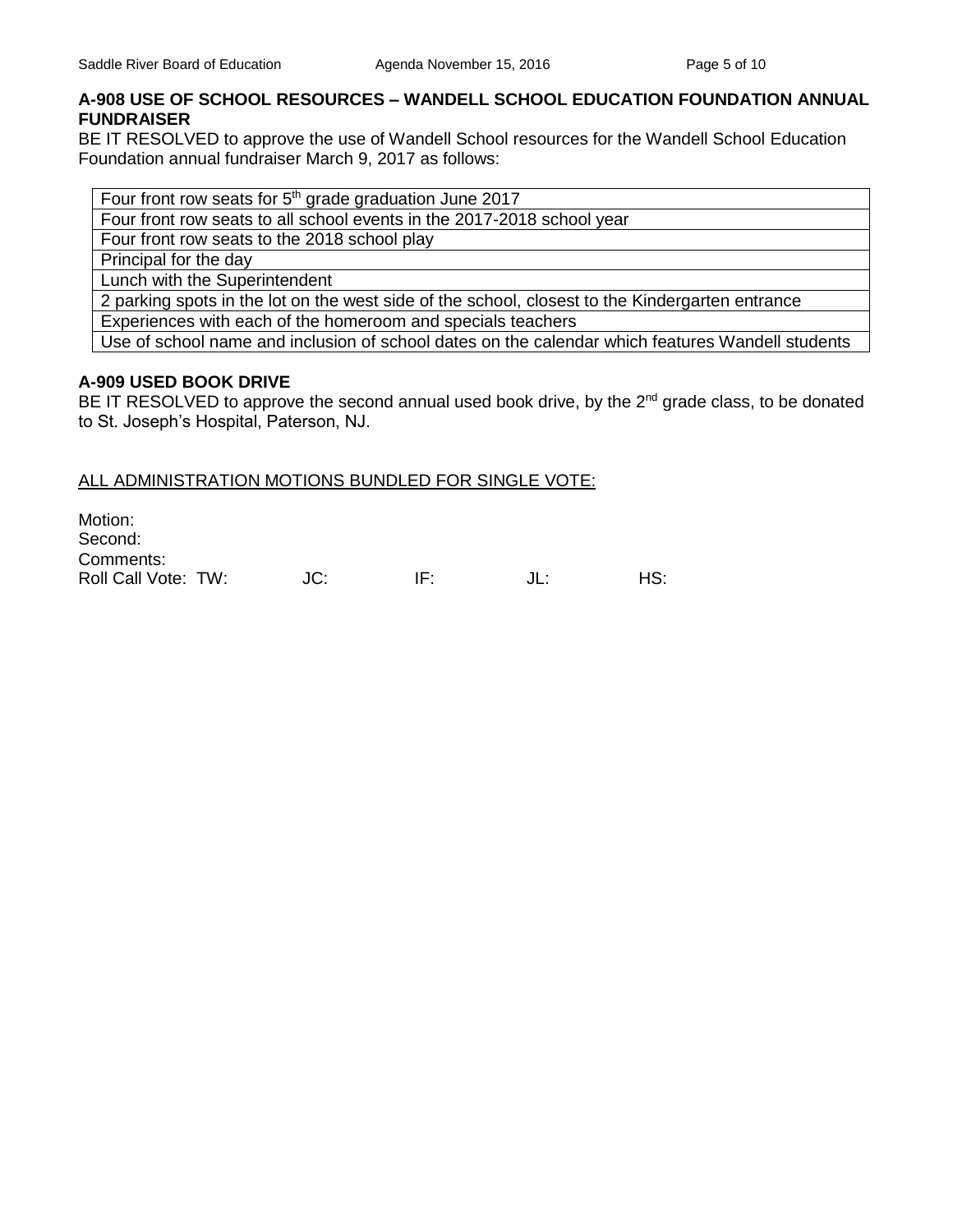## **HUMAN RESOURCES**

#### **COMMITTEE REPORTS**

1. Superintendent Search

#### **HR-1258 MR. LOUIS J. DELISIO – CONTRACT APPROVAL FROM COUNTY OFFICE 2016-2017**

BE IT RESOLVED, that the Saddle River Board of Education approves the contract for Mr. Louis J. DeLisio for the 2016-2017 school year as reviewed and approved by the Interim Executive County Superintendent.

#### **HR-1259 JOHN MOYLAN – ADVANCEMENT SALARY GUIDE**

BE IT RESOLVED that, upon recommendation of the Interim Superintendent the Saddle River Board of Education approves the guide advancement for John Moylan, Teacher of Music, from BA+15 to BA+30, Step 15 on the Teacher's salary guide, pursuant to the SREA contract agreement.

#### **HR-1260 AMENDEMENT TO HR-1217 KERRI BUDDS MOYLAN – LEAVE OF ABSENCE**

BE IT RESOLVED that upon the recommendation of the Interim Superintendent the Saddle River Board of Education approves amendment to HR-1217 for unpaid leave of absence for Kerri Budds Moylan as follows:

- paid leave: September 6, 2016 through October 28, 2016
- unpaid FMLA/NJFLA leave: October 31, 2016 through January 27, 2017
- unpaid leave: January 30 through June 30, 2017

## **HR-1261 SUBSTITUTE 2016-2017**

BE IT RESOLVED that, upon recommendation of the Interim Superintendent, the Saddle River Board of Education approves the hiring of the following individual as substitute for the 2016-2017 school year:

• Cathy Lynn Birch (Teacher/Teacher Aide)

ALL HUMAN RESOURCES MOTIONS BUNDLED FOR SINGLE VOTE: Motion: Second: Comments:

Roll Call Vote: TW:  $JC$ : IF:  $JL$ : HS: HS: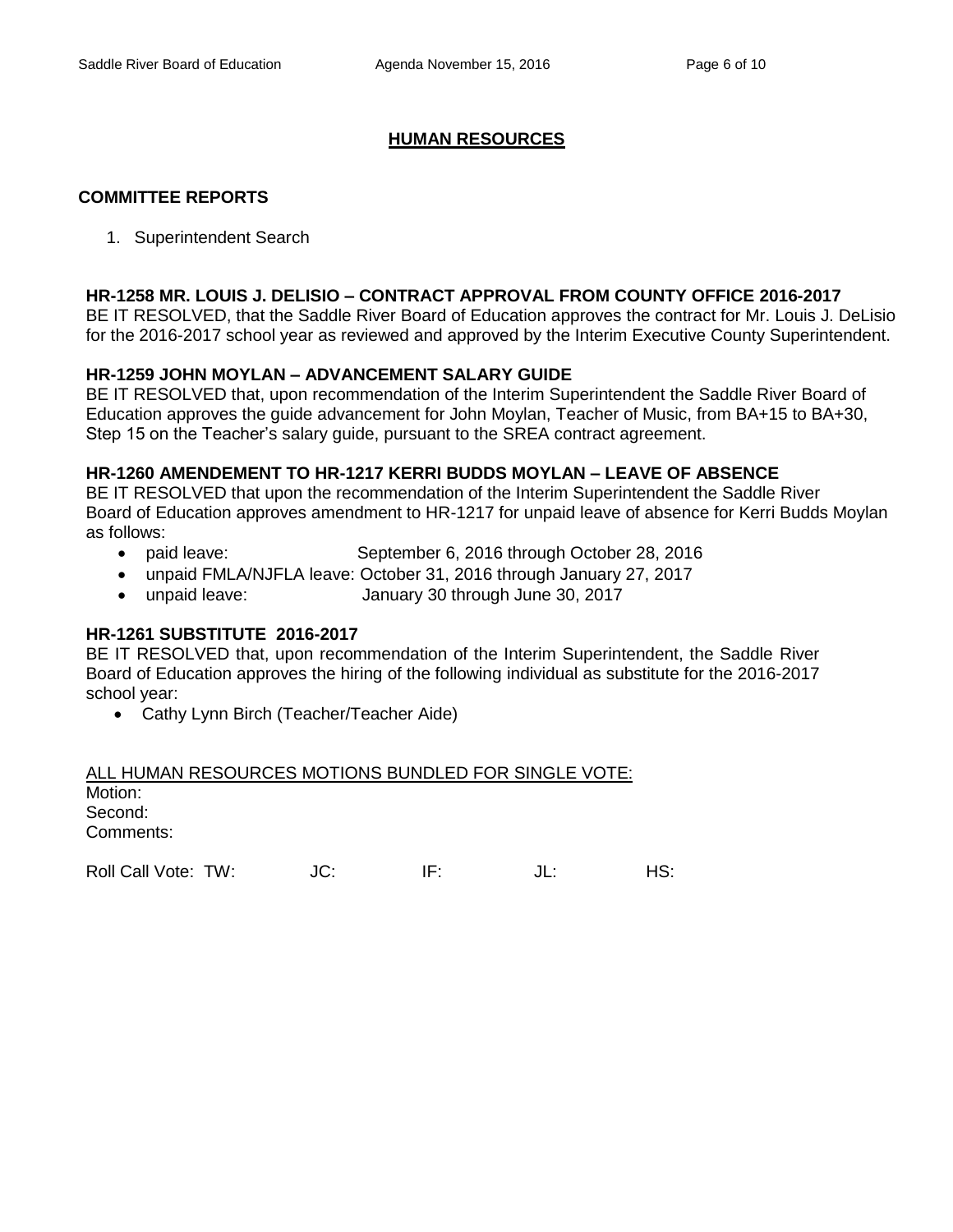## **EDUCATION**

#### **COMMITTEE REPORTS**

- 1. Technology Committee
- 2. Curriculum Committee
- 3. Wandell School Recreation Committee
- 4. Health, Well-being, Safety and Transportation Committee

#### **E-863 REVISION TO E-841 SOCIAL WORKER SERVICES 2016-2017**

BE IT RESOLVED, that the Saddle River Board of Education approves the revision of Resolution #E-841 for payment for Social Worker Services to Saddle River special needs students for the 2016-2017 school year as follows:

| Therapist         | Service       | Fees                          | From       | Τo         |
|-------------------|---------------|-------------------------------|------------|------------|
|                   |               |                               | Maximum    | Maximum    |
|                   |               |                               | Cost       | Cost       |
| <b>Carol Raff</b> | Social Worker | \$60 per meeting attendance   | \$1,500.00 | \$500.00   |
|                   |               | \$30 per telephone conference |            |            |
|                   |               | \$300 per evaluation report   |            |            |
| Eileen Schneider  | Social Worker | \$60 per meeting attendance   | \$500.00   | \$1,500.00 |
|                   |               | \$30 per telephone conference |            |            |
|                   |               | \$300 per evaluation report   |            |            |

#### **E-864 INTERPRETING SERVICES**

BE IT RESOLVED, that the Saddle River Board of Education approves interpreting services for the purpose of an I & RS meeting to be provided by Supreme Consultants, LLC for the purpose of a Special Education Planning meeting to be held by Ramsey Special Services for student at Smith School at the rate of \$47 per hour plus mileage, not to exceed \$200.

### **E-865 EDUCATIONAL AUDIOLOGY SERVICES**

BE IT RESOLVED, that the Saddle River Board of Education approves educational audiology services to be provided by BCSS Educational Enterprises/Sound Solutions, Dr. Tracy Post for Special Education Student #A0041 at a total cost of \$940 (\$188 per hour for a total of 5 hours).

ALL EDUCATION MOTIONS BUNDLED FOR SINGLE VOTE: Motion: Second: Comments:

Roll Call Vote: TW:  $JC$ : IF:  $JL$ : IL: HS: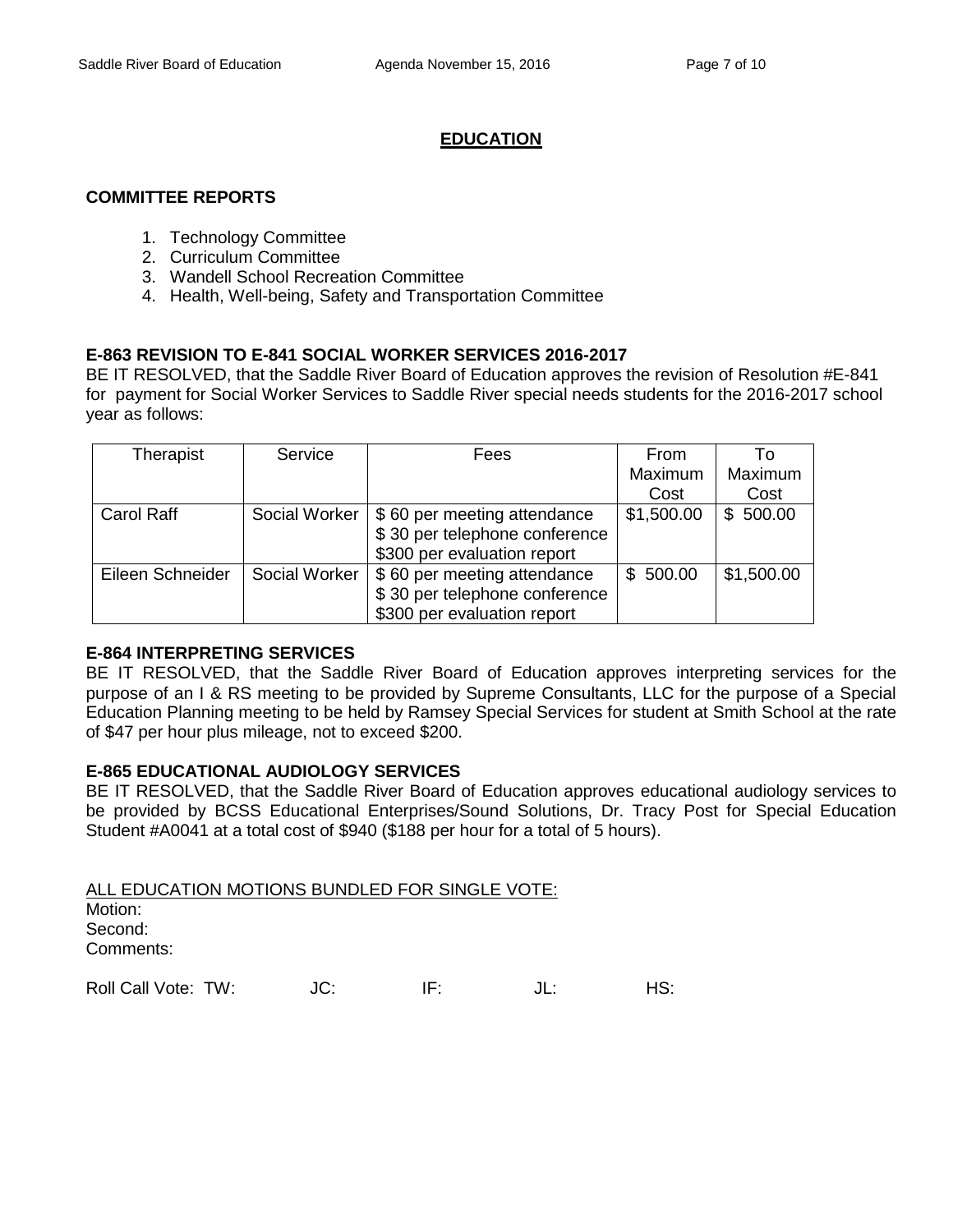# **FINANCE**

## **COMMITTEE REPORTS**

- 1. Finance/Budget Committee
- 2. Renovation Committee

## **F-2459 PAYMENT OF BILLS – NOVEMBER 2016**

BE IT RESOLVED that the payment of bills as per the attached November 2016 Bills and Claims list be approved.

## **F-2460 APPROPRIATION TRANSFERS – OCTOBER 2016**

BE IT RESOLVED that the appropriation transfers for the month of October 2016 be approved as follows:

| Account #         |                               | From           | To              |
|-------------------|-------------------------------|----------------|-----------------|
| 11-000-262-520-44 | <b>Custodial Services</b>     | \$<br>31.00    |                 |
| 11-000-262-590-44 | <b>Custodial Services</b>     |                | \$<br>31.00     |
| 11-000-251-330-48 | <b>Central Services</b>       | \$<br>507.00   |                 |
| 11-000-251-600-48 | <b>Central Services</b>       |                | \$<br>507.00    |
| 11-000-216-320-40 | <b>Related Services</b>       | \$<br>450.00   |                 |
| 11-000-217-320-40 | <b>Extraordinary Services</b> |                | \$<br>450.00    |
| 11-000-230-530-42 | General Admin Services        | \$<br>347.00   |                 |
| 11-000-230-585-42 | <b>General Admin Services</b> |                | \$<br>347.00    |
| 11-000-270-513-45 | Transportation                |                | \$<br>6,000.00  |
| 11-000-270-515-45 | Transportation                | 6,000.00<br>\$ |                 |
| 11-000-291-241-48 | <b>Employee Benefits</b>      |                | \$<br>873.92    |
| 11-000-291-270-48 | <b>Employee Benefits</b>      | \$<br>869.62   |                 |
| 11-000-291-280-48 | <b>Employee Benefits</b>      | \$<br>2.80     |                 |
| 11-000-291-290-48 | <b>Employee Benefits</b>      | \$<br>1.50     |                 |
|                   |                               | \$<br>8,208.92 | 8,208.92<br>\$. |

## **F-2461 LINE ITEM CERTIFICATION**

BE IT RESOLVED that in compliance with NJAC 6:20-2A-10(e) that the Board of Education certifies that no major account or fund has been over-expended and that as of this report, sufficient funds are available to meet the District's financial obligations for the remainder of the fiscal year.

# **F-2462 BOARD SECRETARY REPORT – OCTOBER 2016**

BE IT RESOLVED that the attached Board Secretary Report for the month of October 2016 be approved.

## **F-2463 TREASURER REPORT – OCTOBER 2016**

BE IT RESOLVED that the attached Report of the Treasurer for the month of October 2016 be approved.

## **F-2464 AGREEMENT–TREASURER'S & BOARD SECRETARY'S REPORT – OCTOBER 2016**

BE IT RESOLVED that the Saddle River Board of Education states that the Report of the Treasurer of School Moneys and the Report of the Secretary of the Board of Education for the month of October 2016 are in agreement and on file in the Board Secretary's Office.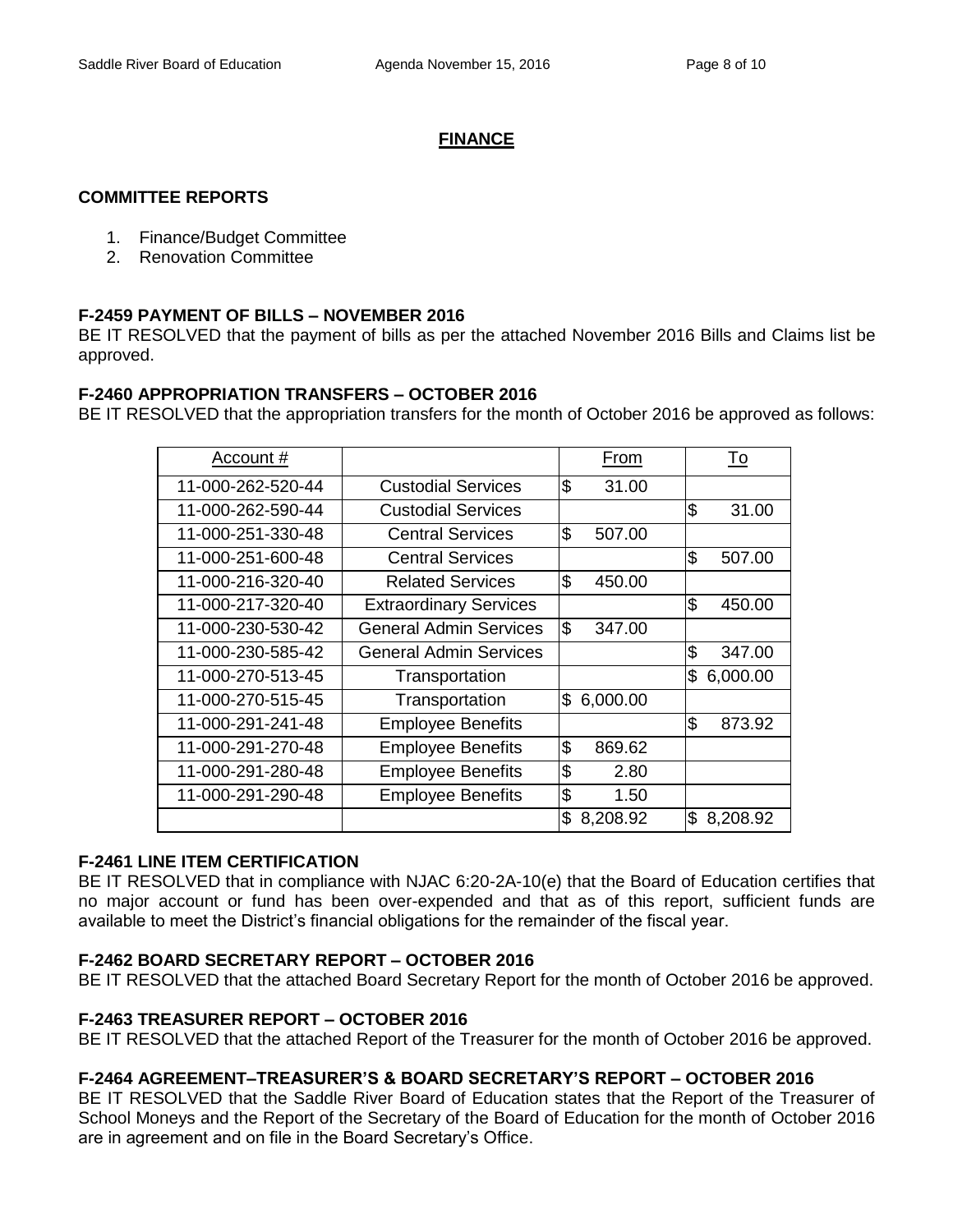# **F-2465 SMART BOARD PURCHASE**

BE IT RESOLVED that the Saddle River Board of Education approves the purchase of Smart Boards through Keyboard Consultants Inc., under Educational Services Commission of New Jersey Services Bid #MRESC - #ESCNJ 16/17-28 in the amount not to exceed \$15,000.

## **F-2466 ACT AS LEA FOR SADDLE RIVER DAY SCHOOL – NONPUBLIC SECURITY ENTITLEMENT 2016-2017**

BE IT RESOLVED that the Saddle River Board of Education will act as LEA (Local Education Agency) for the Saddle River Day School and accept the 2016-2017 funding in the amount of \$15,100 for non-public security aid.

## **F-2467 AMENDED AGREEMENT NONPUBLIC NURSING SUPERVISION– BERGEN COUNTY DEPT. OF HEALTH SERVICES 2016-2017**

BE IT RESOLVED that the Saddle River Board of Education approves an amended agreement with Bergen County Department of Health Services for nursing supervision for Saddle River Day School for the 2016-2017 school year at a cost not to exceed \$4,137.40 as per revised state funding.

# **F-2468 CHANGE ORDER #s 3, 4 & 5 - B. PUNTASECCA CONTRACTOR**

BE IT RESOLVED, that the Saddle River Board of Education approves change orders to the contract with B. Puntasecca Contractor for:

- Change Order # 3 Masonry at rated jamb vs custom fabrication
- Change Order #4 Credit for Fire Shutter
- Change Order #5 Credit Deletion BMS Controls

as follows:

\$128,900.00 Original Contract Sum

\$ (898.50) Previous Change Order #'s 1-2

\$128,001.50 Contract Sum Prior to this Change Order

- \$ 1,119.43 Change Order #3
- \$ (8,000.00) Change Order #4
- (800.00) Change Order #5

\$120,320.93 New Contract Sum

## **F-2469 TRAVEL**

BE IT RESOLVED that the Saddle River Board of Education approves the following staff members' travel:

| Who     | Jody Murphy                                        |
|---------|----------------------------------------------------|
| What    | NJASBO Workshop - Legal Program on Seniority, etc. |
| Where I | Hilton Garden Inn Rockaway, Dover, NJ              |
| When    | <b>January 19, 2017</b>                            |
| Cost    | \$75.00 Registration +\$23.56 mileage              |
| Total   | \$98.56                                            |

| Who   | Diana Festa                           |
|-------|---------------------------------------|
| What  | NJASBO Workshop - Pension Update      |
| Where | Hilton Garden Inn Rockaway, Dover, NJ |
| When  | <b>February 23, 2017</b>              |
| Cost  | \$75.00 Registration +\$23.56 mileage |
| Total | \$98.56                               |